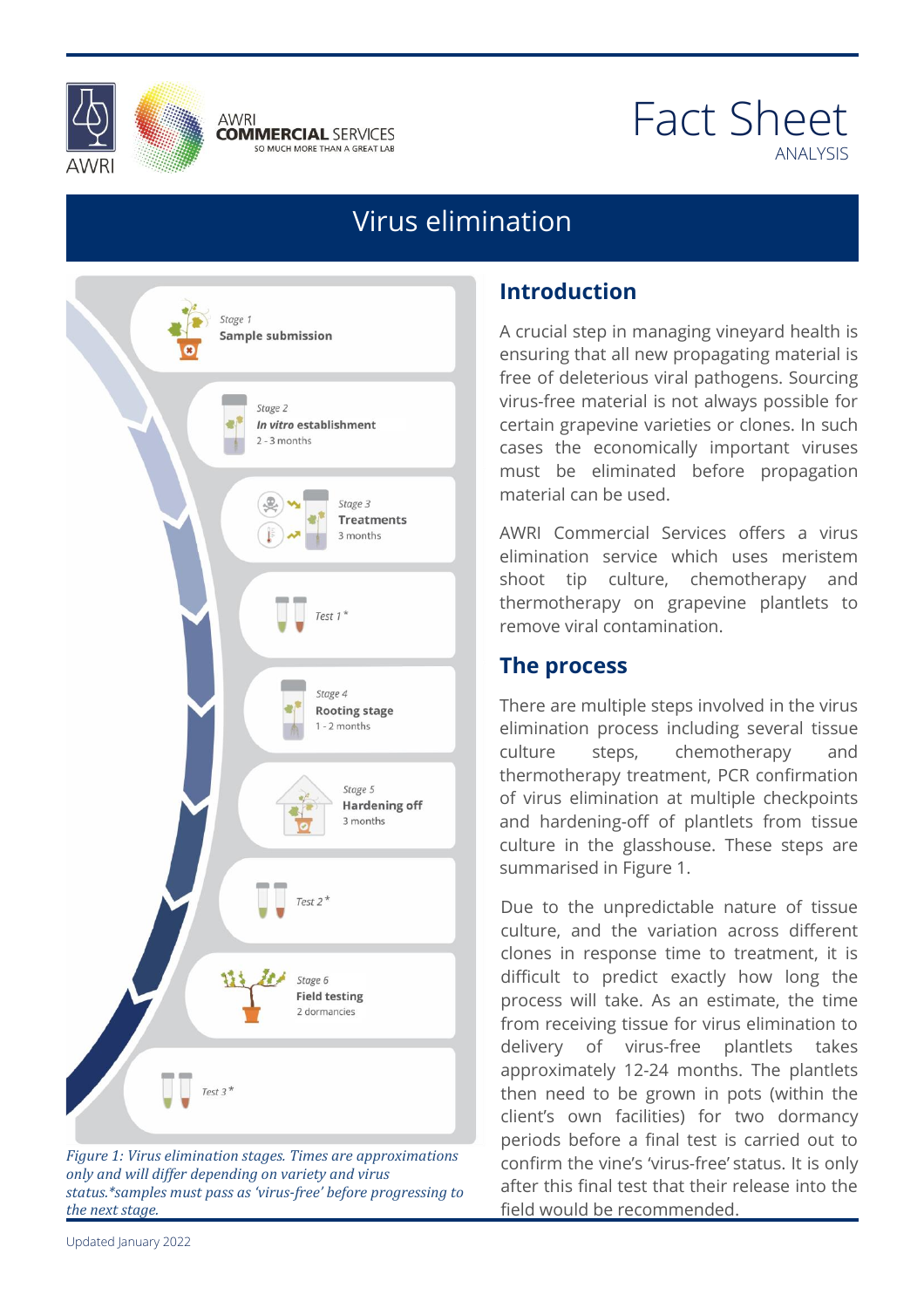





## **Limitations**

Plants subjected to the virus elimination service will be provided 'virus-free,' with the possible exception of Grapevine rupestris stem pitting-associated virus (GRSPaV). GRSPaV is found in approximately 95% of all grapevines in Australia, is usually asymptomatic and is sometimes impossible to eliminate from vines. The 'virus-free' status is determined by a PCR-based screening method and is limited to the viruses within the AWRI complete virus screen (see Grapevine virus [testing fact](https://www.awri.com.au/wp-content/uploads/2018/05/Virus-Testing.pdf) sheet for list). Other unknown viruses may also be removed during treatment, but this is not guaranteed. In some instances, a virus titre may be present at very low levels that is below the detection threshold of PCR detection. Screening is therefore required at multiple points through the elimination process and after two dormancies before the vines can be confidently given a 'virus-free' status. **AWRI Commercial Services does not guarantee that the plants are 'virus-free' until this final testing is done.**

## **Costs**

The virus elimination service has a base cost of \$3,000 (excl. GST) per sample which provides clients<br>with ano virus free plantlet. Additional plants can be requested wase submission, at a sest of \$500. (excl. GST) per additional plant. This cost is based on potted plants being submitted and includes:<br>Case of till virus screen of plants on submission with one virus-free plantlet. Additional plants can be requested upon submission, at a cost of \$600

- a full virus screen of plants on submission
- all PCR testing throughout the elimination process and after the two dormancy hold period
- all PCR testing throughout the elimination process and after the two dormancy hold period<br>- DNA-based variety ID on plants on submission and treated plants prior to delivery back to the customer.

Payment is required in three stages:

- 50% up-front payment upon submission
- 25% up none payment apon sabilission<br>• 25% when plants test virus-free following treatment in tissue culture (following Stage 3 in<br>Figure 1) Figure 1)
- 25% upon receival of virus-free plants.

## **Submission of samples**

Potted plants are preferred. Each pot should contain at least two actively growing vines which<br>originated from the same vine. Woody canes or dormant rootlings are also accepted (approximately 30 cm in length), but please note that an extra two months are needed to grow these in the<br>glasshouse prior to the virus elimination process. originated from the same vine. Woody canes or dormant rootlings are also accepted (approximately glasshouse prior to the virus elimination process.

## **Interstate samples and quarantine regulations**

To submit samples from outside South Australia, the vines must be located within a Phylloxera Exclusion Zone (PEZ). Current maps of phylloxera management zones in Australia are available from the [Vinehealth Australia website.](https://vinehealth.com.au/) AWRI Commercial Services cannot receive material for virus elimination from phylloxera risk and infested zones (PRZ and PIZ).